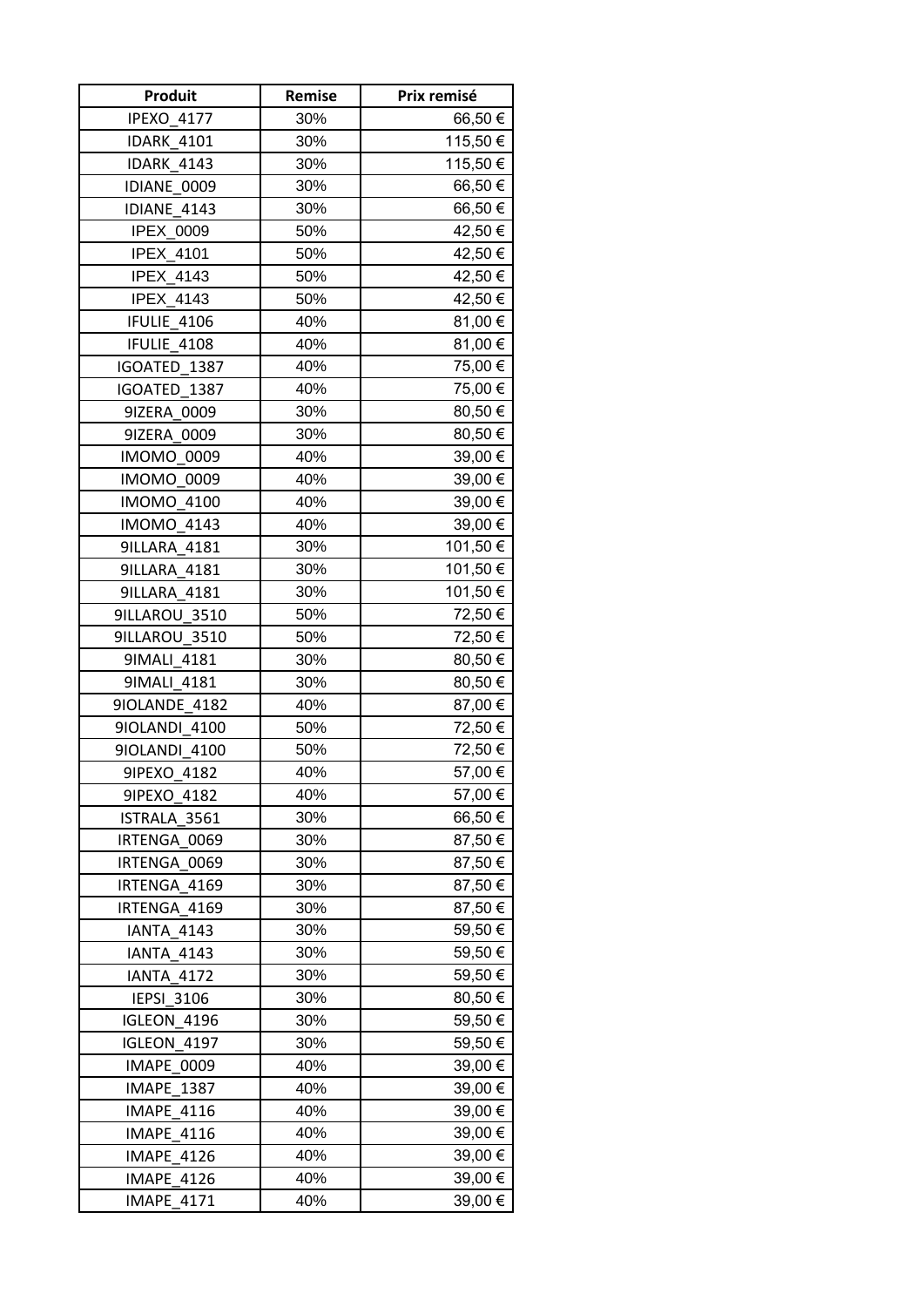| IMAPE_4171         | 40% | 39,00 €  |
|--------------------|-----|----------|
| <b>IOCA 3106</b>   | 30% | 101,50€  |
| <b>IOCA 3106</b>   | 30% | 101,50 € |
| <b>IODA 4143</b>   | 30% | 101,50 € |
| <b>IODA 4172</b>   | 30% | 101,50 € |
| <b>IODA 4172</b>   | 30% | 101,50€  |
| <b>IOKO 0009</b>   | 50% | 47,50 €  |
| <b>IOKO 4194</b>   | 50% | 47,50 €  |
| <b>IOKO 4194</b>   | 50% | 47,50 €  |
| <b>IDRIS_1387</b>  | 30% | 101,50 € |
| <b>IDRIS_0009</b>  | 30% | 101,50€  |
| <b>IDRIS 0009</b>  | 30% | 101,50 € |
| <b>IJAPE 4143</b>  | 30% | 80,50€   |
| IJAPE_4143         | 30% | 80,50€   |
| <b>IJAPE 0009</b>  | 30% | 80,50 €  |
| <b>IKENI 4177</b>  | 50% | 47,50€   |
| <b>IKENI 4177</b>  | 50% | 47,50 €  |
| IOLANDE 4177       | 30% | 87,50€   |
| <b>ISSIFI 4177</b> | 50% | 72,50 €  |
| <b>ISSIFI 4177</b> | 50% | 72,50€   |
| 9FABULEUX 3332     | 50% | 62,50€   |
| 9FABULEUX 3332     | 50% | 62,50€   |
| 9FARRAGO 0027      | 40% | 87,00 €  |
| 9FARRAGO 0027      | 40% | 87,00 €  |
| 9GAINDE_3980       | 30% | 35,00 €  |
| 9GONIA 3933        | 50% | 25,00€   |
| 9IDADA 0066        | 50% | 47,50 €  |
| 9IDADA 0066        | 50% | 47,50 €  |
| 9ILLARY 4101       | 50% | 112,50 € |
| 9ILLINETO 4119     | 40% | 69,00€   |
| 9ILLINETO_4119     | 40% | 69,00€   |
| 9ILLINETO 4126     | 40% | 69,00 €  |
| FETERA 1387        | 50% | 62,50€   |
| FETERA 1387        | 50% | 62,50 €  |
| <b>GOMMA 1387</b>  | 50% | 97,50€   |
| GOMMA 1387         | 50% | 97,50€   |
| <b>GUYA 3561</b>   | 50% | 72,50 €  |
| <b>GUYA 3561</b>   | 50% | 72,50 €  |
| IAN 4101           | 40% | 87,00 €  |
| IAN 4101           | 40% | 87,00 €  |
| IBABIE 4132        | 40% | 30,00 €  |
| IBABIE 4132        | 40% | 30,00€   |
| IBABIE 1387        | 40% | 30,00 €  |
| IBABIE 1387        | 40% | 30,00 €  |
| IBABIE 0009        | 40% | 30,00 €  |
| IBABIE 4157        | 40% | 30,00 €  |
| IBABIE 4157        | 40% | 30,00 €  |
| IBATEAU 4156       | 30% | 80,50€   |
| <b>IBEA 0009</b>   | 30% | 136,50€  |
| <b>IBEA 4126</b>   | 30% | 136,50€  |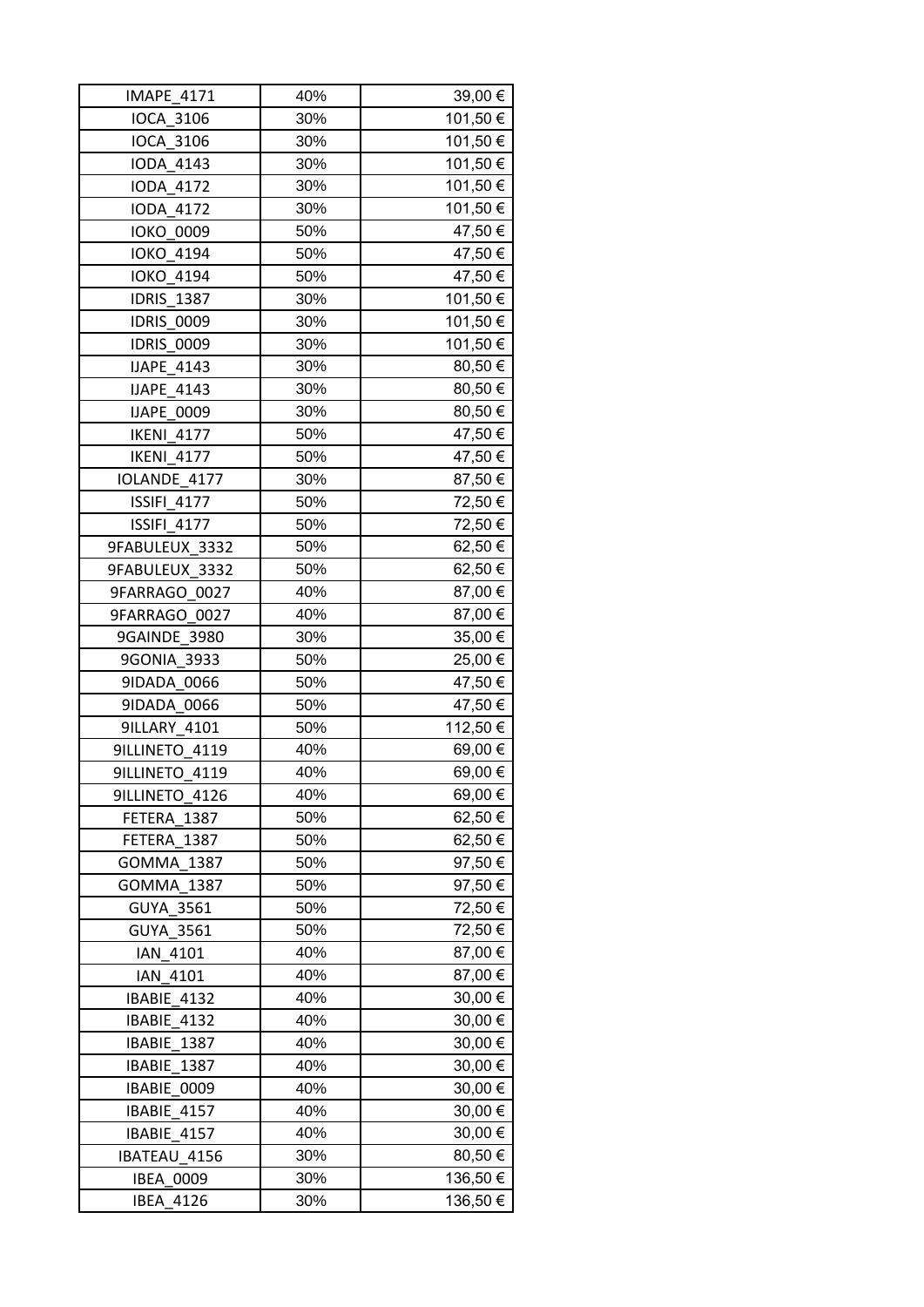| IBERIS 3344         | 50% | 82,50 €  |
|---------------------|-----|----------|
| <b>IBIA 3510</b>    | 30% | 87,50€   |
| <b>IBIS 3356</b>    | 30% | 136,50€  |
| IBONAIR 4170        | 30% | 80,50€   |
| IBONAIR 4170        | 30% | 80,50€   |
| <b>IBONAIR 0069</b> | 30% | 80,50€   |
| <b>IBONAIR 0069</b> | 30% | 80,50€   |
| IBONAIR 4169        | 30% | 80,50€   |
| IBONAIR 4105        | 30% | 80,50€   |
| IBONAIR 4105        | 30% | 80,50€   |
| IBONAIRA 0027       | 30% | 80,50€   |
| IBONAIRA 0027       | 30% | 80,50€   |
| IBONAIRA 0027       | 30% | 80,50€   |
| ICARPAN 1387        | 50% | 47,50€   |
| ICARPAN 0009        | 50% | 47,50€   |
| <b>ICLA 4144</b>    | 50% | 32,50 €  |
| <b>ICLA 4114</b>    | 50% | 32,50 €  |
| ICLAT 0009          | 30% | 115,50 € |
| <b>ICLAT 4126</b>   | 30% | 115,50€  |
| ICLI 4179           | 40% | 39,00 €  |
| <b>ICLIM 4175</b>   | 40% | 69,00€   |
| ICONERA 1387        | 30% | 66,50€   |
| ICONERA 4115        | 30% | 66,50€   |
| <b>ICOTE 4128</b>   | 30% | 80,50 €  |
| ICOTE_4122          | 30% | 80,50€   |
| IDADA 1387          | 50% | 47,50€   |
| IDALIE 4101         | 50% | 87,50 €  |
| IDALIE 4134         | 50% | 87,50€   |
| <b>IDANA 4100</b>   | 30% | 45,50€   |
| IDANA 3344          | 30% | 45,50 €  |
| <b>IDEE 4125</b>    | 50% | 67,50€   |
| <b>IDILE 3356</b>   | 40% | 57,00 €  |
| <b>IDILE 0009</b>   | 40% | 57,00 €  |
| <b>IDILE 4124</b>   | 40% | 57,00 €  |
| <b>IDOC 1387</b>    | 30% | 101,50 € |
| IDOUARD 4109        | 50% | 47,50€   |
| IDOUARD 1387        | 50% | 47,50€   |
| IDOUARD 4116        | 50% | 47,50€   |
| IDOUBLI 4024        | 40% | 33,00 €  |
| IDOUBLI 1387        | 40% | 33,00 €  |
| IDOUBLO 4024        | 40% | 51,00 €  |
| IDOUBLO 4165        | 40% | 51,00 €  |
| IDOUBLO 1387        | 40% | 51,00 €  |
| IFETOU 4108         | 30% | 87,50€   |
| IGOATA 0009         | 30% | 87,50€   |
| IGOMMA 1387         | 50% | 97,50 €  |
| IKARA 1387          | 50% | 57,50 €  |
| IKARINA 4155        | 30% | 80,50 €  |
| IKARUS 4152         | 30% | 115,50€  |
| <b>IKENA 4143</b>   | 50% | 47,50 €  |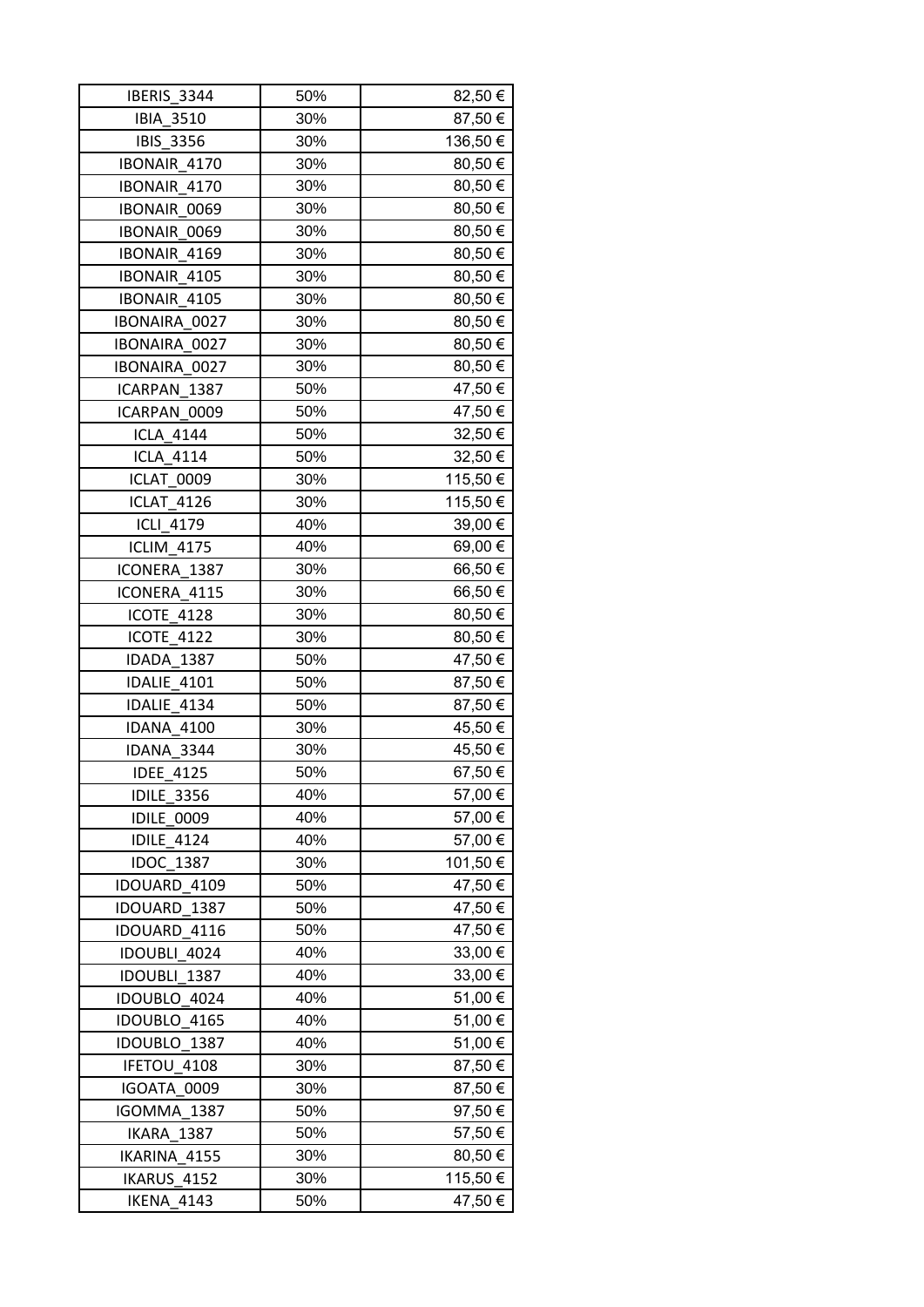| ILANNING 3801      | 50% | 42,50 €  |
|--------------------|-----|----------|
| ILANNING 1387      | 50% | 42,50€   |
| ILANNING 0009      | 50% | 42,50 €  |
| ILDA 4116          | 40% | 87,00 €  |
| ILENE 0022         | 40% | 69,00 €  |
| <b>ILENE 4116</b>  | 40% | 69,00€   |
| ILFRIED 4109       | 50% | 47,50€   |
| ILINZE 4175        | 50% | 67,50€   |
| ILLANA 4116        | 40% | 117,00€  |
| ILLARY 4141        | 30% | 157,50 € |
| ILLINOIS 4116      | 50% | 122,50€  |
| ILORANCE 4101      | 50% | 87,50€   |
| ILORANCE 1387      | 50% | 87,50€   |
| <b>ILTON 4104</b>  | 40% | 99,00 €  |
| <b>ILTON 1387</b>  | 40% | 99,00 €  |
| <b>ILUBI 4101</b>  | 40% | 75,00 €  |
| <b>ILUBI 3356</b>  | 40% | 75,00 €  |
| <b>ILUBI 4122</b>  | 40% | 75,00 €  |
| IMARIN 4129        | 30% | 38,50€   |
| IMARIN 4127        | 30% | 38,50 €  |
| IMARUS 4151        | 30% | 115,50 € |
| IMERIC 3801        | 30% | 38,50€   |
| IMERIC 1387        | 30% | 38,50 €  |
| IMERIC 0009        | 30% | 38,50 €  |
| IMERIC 4135        | 30% | 38,50 €  |
| IMINOIS 4117       | 50% | 122,50€  |
| <b>IMIS 3344</b>   | 40% | 117,00 € |
| IMO 3438           | 30% | 38,50€   |
| IMOHAIR_4104       | 50% | 47,50€   |
| IMOHAIR 3801       | 50% | 47,50 €  |
| <b>IMONA 3438</b>  | 30% | 21,00€   |
| <b>IMONI 3438</b>  | 30% | 24,50 €  |
| IMONON 3438        | 30% | 38,50€   |
| <b>IMPAX 4132</b>  | 50% | 32,50€   |
| <b>IMPAX 4122</b>  | 50% | 32,50 €  |
| INASKAR 0009       | 30% | 87,50 €  |
| INEPIE 4175        | 50% | 87,50€   |
| <b>INIGME 4161</b> | 50% | 47,50 €  |
| INIGME 4160        | 50% | 47,50 €  |
| INNOCENT 3801      | 40% | 75,00 €  |
| INNOCENT 0009      | 40% | 75,00 €  |
| INNOCENT 4134      | 40% | 75,00 €  |
| INOISE 4143        | 50% | 62,50 €  |
| <b>INOISE 4101</b> | 50% | 62,50 €  |
| <b>INOU 4118</b>   | 50% | 47,50 €  |
| INTEGRE 4132       | 50% | 37,50 €  |
| INTEGRE 4122       | 50% | 37,50 €  |
|                    |     |          |
| IOCIBA 1387        | 30% | 122,50 € |
| IOGA 3801          | 30% | 35,00 €  |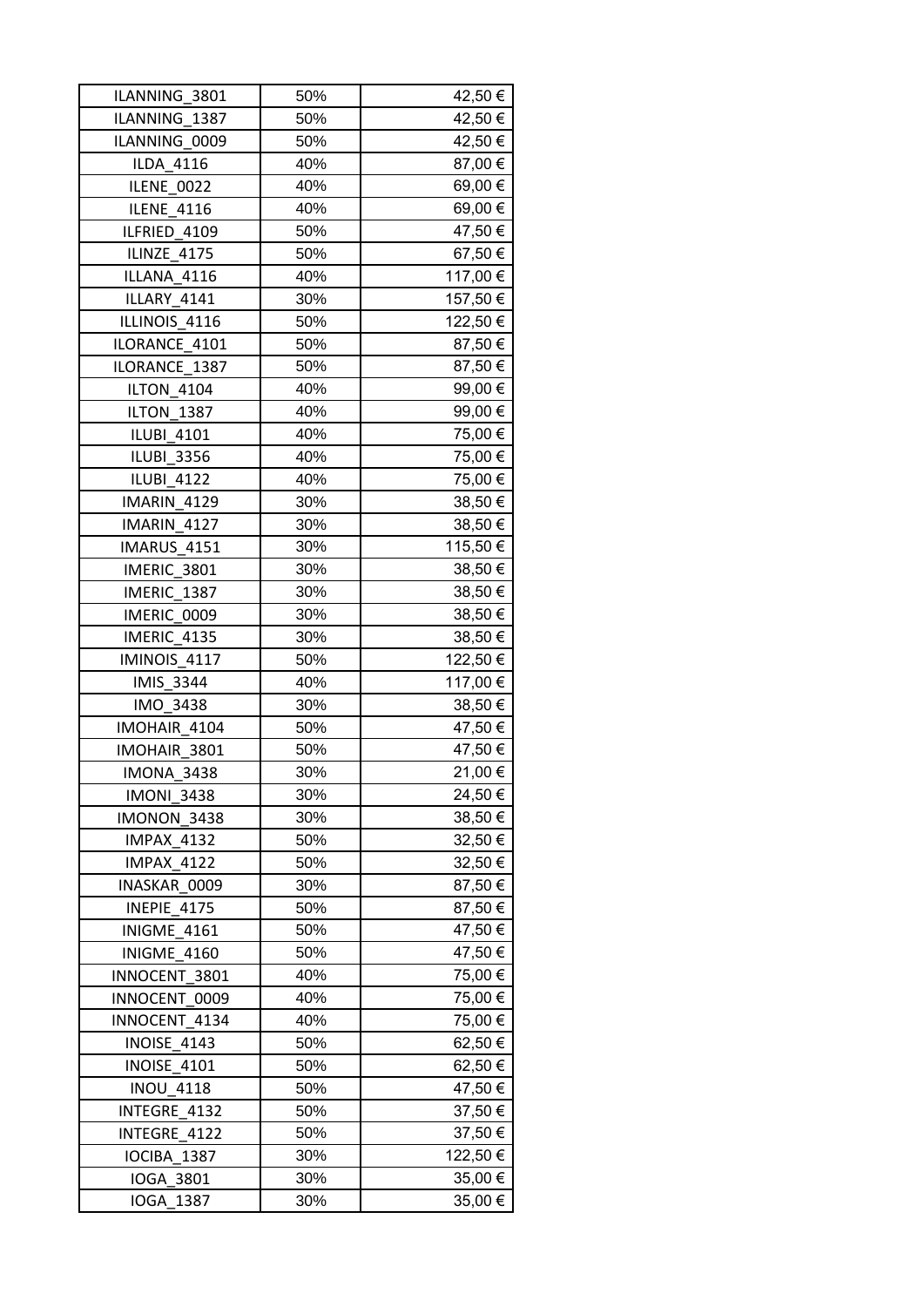| IOGA 4135          | 30% | $35,00 \in  $ |
|--------------------|-----|---------------|
| IOLANDI 4143       | 50% | 57,50€        |
| IOLANDI 4101       | 50% | 57,50€        |
| IOLANDI 1387       | 50% | 57,50€        |
| IPAGE 4155         | 30% | 101,50 €      |
| IPANKA 4130        | 40% | 33,00 €       |
| IPANKA 4131        | 40% | 33,00 €       |
| <b>IPITTI 3801</b> | 30% | 52,50€        |
| IPOLLA 4101        | 30% | 101,50€       |
| <b>IPPLE 1387</b>  | 30% | 262,50 €      |
| <b>IRAYE 4101</b>  | 30% | 80,50 €       |
| <b>IRAYE 4122</b>  | 30% | 80,50€        |
| IREILLE 4149       | 50% | 112,50 €      |
| IREILLE 4150       | 50% | 112,50 €      |
| <b>IRELIE 4119</b> | 50% | 137,50€       |
| IRELIE 3356        | 50% | 137,50 €      |
| IRELIE 4115        | 50% | 137,50€       |
| <b>IRIKA 1387</b>  | 50% | 72,50 €       |
| <b>IRLOGE 4155</b> | 50% | 57,50€        |
| IROBERT_4101       | 50% | 67,50€        |
| <b>IRONA 1387</b>  | 50% | 57,50€        |
| IROUBA 4100        | 40% | 69,00 €       |
| IROUBA 4106        | 40% | 69,00€        |
| IROUBA 4141        | 40% | 69,00 €       |
| <b>IRTA 4103</b>   | 40% | 81,00 €       |
| <b>IRTA 1387</b>   | 40% | 81,00 €       |
| ISABELLA 1387      | 50% | 87,50€        |
| <b>ISACE 4024</b>  | 40% | 87,00 €       |
| ISACE_1387         | 40% | 87,00 €       |
| <b>ISEA 3438</b>   | 30% | 24,50 €       |
| ISEALA 4184        | 30% | 21,00€        |
| ISEALA 4183        | 30% | 21,00 €       |
| ISKIBLA 1387       | 40% | 69,00€        |
| <b>ISORE 4101</b>  | 40% | 117,00€       |
| <b>ISORE 4116</b>  | 40% | 117,00€       |
| <b>ISORE 4141</b>  | 40% | 117,00€       |
| ISSENTIEL 4024     | 50% | 97,50€        |
| ISSENTIEL 1387     | 50% | 97,50€        |
| ISSIFE 4143        | 50% | 67,50 €       |
| ISSIFE 4101        | 50% | 67,50€        |
| ISSIFE 1387        | 50% | 67,50€        |
| ISTERIA 4130       | 40% | 39,00 €       |
| ISTERIA 4127       | 40% | 39,00 €       |
| ISTRIPO 4164       | 40% | 39,00 €       |
| ISTRIPO 4167       | 40% | 39,00 €       |
| ITAPE 0027         | 50% | 42,50 €       |
| <b>ITAPE 4148</b>  | 50% | 42,50 €       |
| <b>ITEA 1387</b>   | 50% | 62,50 €       |
| ITERIA 4176        | 40% | 57,00 €       |
| ITIGONE 4101       | 50% | 72,50 €       |